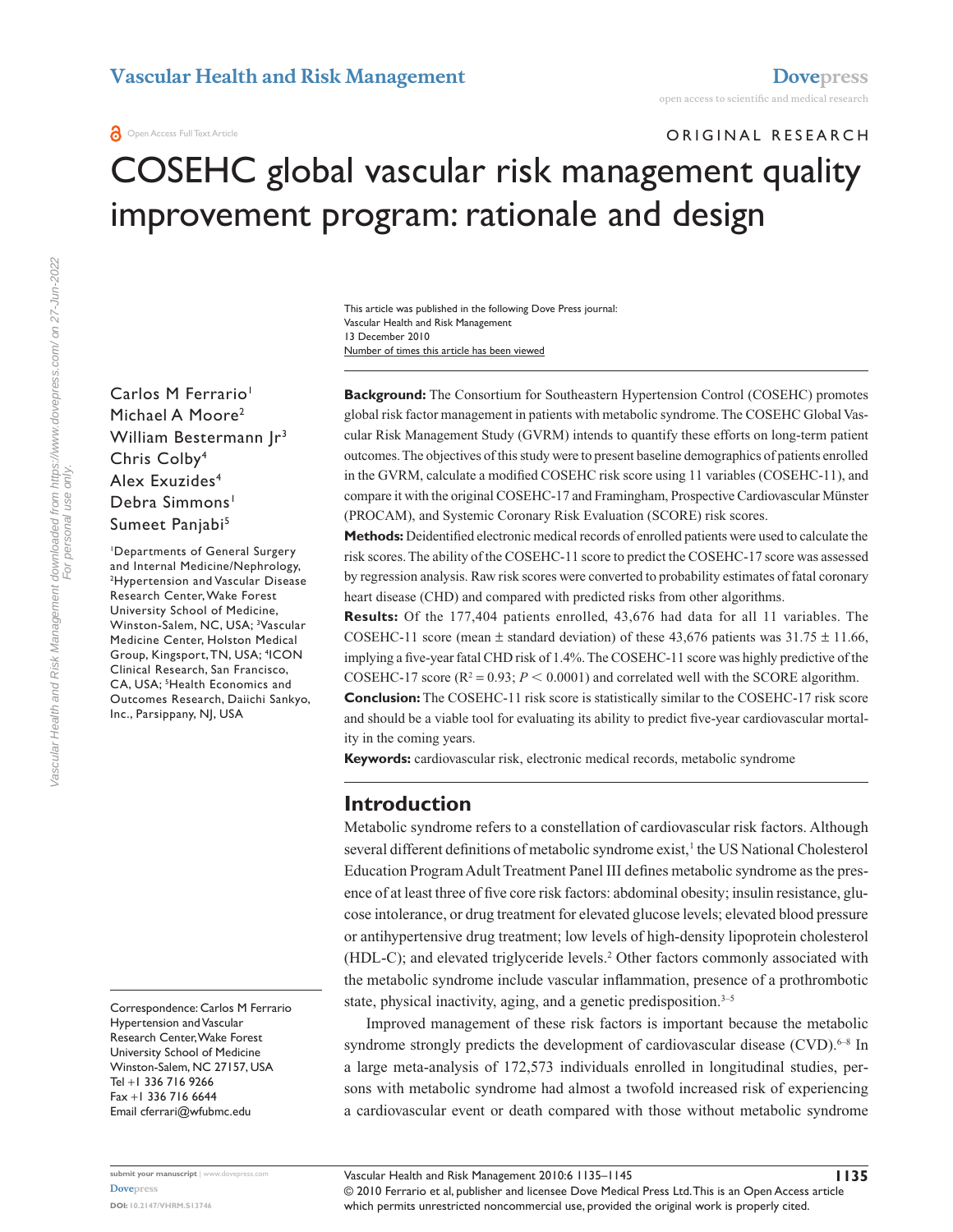(summary risk ratio [RR], 1.78; 95% confidence interval: 1.58, 2.00). The risk remained significant even when adjusting for known cardiovascular risk factors or a history of CVD. Furthermore, there appears to be a gender effect such that women have a greater risk than men (summary RR, 2.63 versus  $1.98$ ;  $P = 0.09$ <sup>6</sup> and a continuum of risk that increases with the number of metabolic syndrome components present.9,10

While the American Heart Association and the American College of Cardiology<sup>11</sup> recommend using the Framingham Heart Study global risk assessment scoring system<sup>12</sup> for estimating an individual's 10-year risk of experiencing a fatal or nonfatal cardiovascular event, this approach has several limitations<sup>13</sup> that are underscored by the more comprehensive global hypertension management guidelines put forth by the European Society of Hypertension and European Society of Cardiology.14 Although the Framingham scoring system includes the "standard" risk factors of smoking, blood pressure, total cholesterol, HDL-C, blood glucose, sex, and age, exclusion of other recognized risk factors such as left ventricular hypertrophy (LVH) limits its ability to discriminate sensitively between individuals at different levels of cardiovascular risk.<sup>15</sup> Equally important, the generalized application of the Framingham risk score to both sexes and all racial and ethnic groups has been questioned, because the Framingham study was conducted among 5208 predominantly white, healthy individuals living in Framingham, Massachusetts.<sup>12,13,16</sup> For example, in a study that assessed the multiethnic, multiracial applicability of the Framingham risk score, the score was found to be generally predictive for whites and blacks, but systematically overestimated five-year risk in Japanese American and Hispanic men and Native American women.12 Other studies reported that the Framingham score also overestimates risk in patients from China,<sup>17</sup> The Netherlands,<sup>18</sup> and Ireland and France.<sup>19</sup> To address these limitations, other risk scoring tools have been developed, including the Prospective Cardiovascular Münster (PROCAM) score, which estimates the 10-year risk of fatal and nonfatal cardiovascular events,<sup>20</sup> and the Systemic Coronary Risk Evaluation (SCORE) score, or Weibull algorithm,<sup>21</sup> which estimates the 10-year risk of fatal cardiovascular events.

In an effort to develop a more accurate and valid risk score for predicting CVD mortality in the southeastern US, a region with a highly diverse population and a historically higher prevalence of CVD and CVD-related mortality,<sup>22,23</sup> the Consortium for Southeastern Hypertension Control (COSEHC) developed an alternative global approach to

screening and scoring patients for cardiovascular risk. The COSEHC risk tool includes 17 risk factors and is based on the cardiovascular risk score published by the INdividual Data ANalysis of Antihypertensive intervention trials (INDANA) database study, $24$  which included 11 variables.25,26 The INDANA algorithm calculates the five-year risk of death from CVD. It was derived with data from eight large randomized trials ( $n = 48,088$ ), all of which assessed antihypertensive drugs versus no intervention and reported mortality by intention to treat. Furthermore, the trials were multinational, which enhanced generalizability, and because follow-up in these trials was stringent, the risk estimators developed were precise.

To validate the discriminative value of the COSEHC risk tool in predicting CVD mortality in the diverse population of the southeastern US, the Global Vascular Risk Management (GVRM) study was initiated. This large-scale prospective study was designed to determine the sensitivity of the COSEHC risk tool. The GVRM also seeks to determine if the COSEHC risk tool can be useful in improving quality of care in the management of vascular disease and the metabolic syndrome by providing benchmarking data on treatment patterns and outcomes to participating COSEHC Cardiovascular Centers of Excellence™ and in assessing the effect of COSEHC-designated treatment goals $26$  on patient outcomes at five years.

In this article, the demographic profile and risk factor prevalence of the GVRM study population at baseline are presented, the development of the COSEHC-11 risk score tool is described, and the COSEHC-11 score is compared with the original COSEHC-17 risk score tool, as well as the Framingham, PROCAM, and SCORE (Weibull) risk score algorithms.

# **Methods** Study design

The GVRM study is a voluntary, observational, prospective quality improvement initiative conducted at eight COSEHC Cardiovascular Centers of Excellence. The Centers of Excellence network, established in 1998, represents a cooperative initiative of expert health care providers who partner with local health, consumer, employer, and academic groups to develop programs that focus on the treatment, clinical research, and prevention of metabolic syndromerelated CVD. Data were derived from patients who were aged  $\geq$ 18 years and met one or more of the following criteria: at least one predefined International Classification of Diseases, 9th Revision (ICD-9) code corresponding to CVD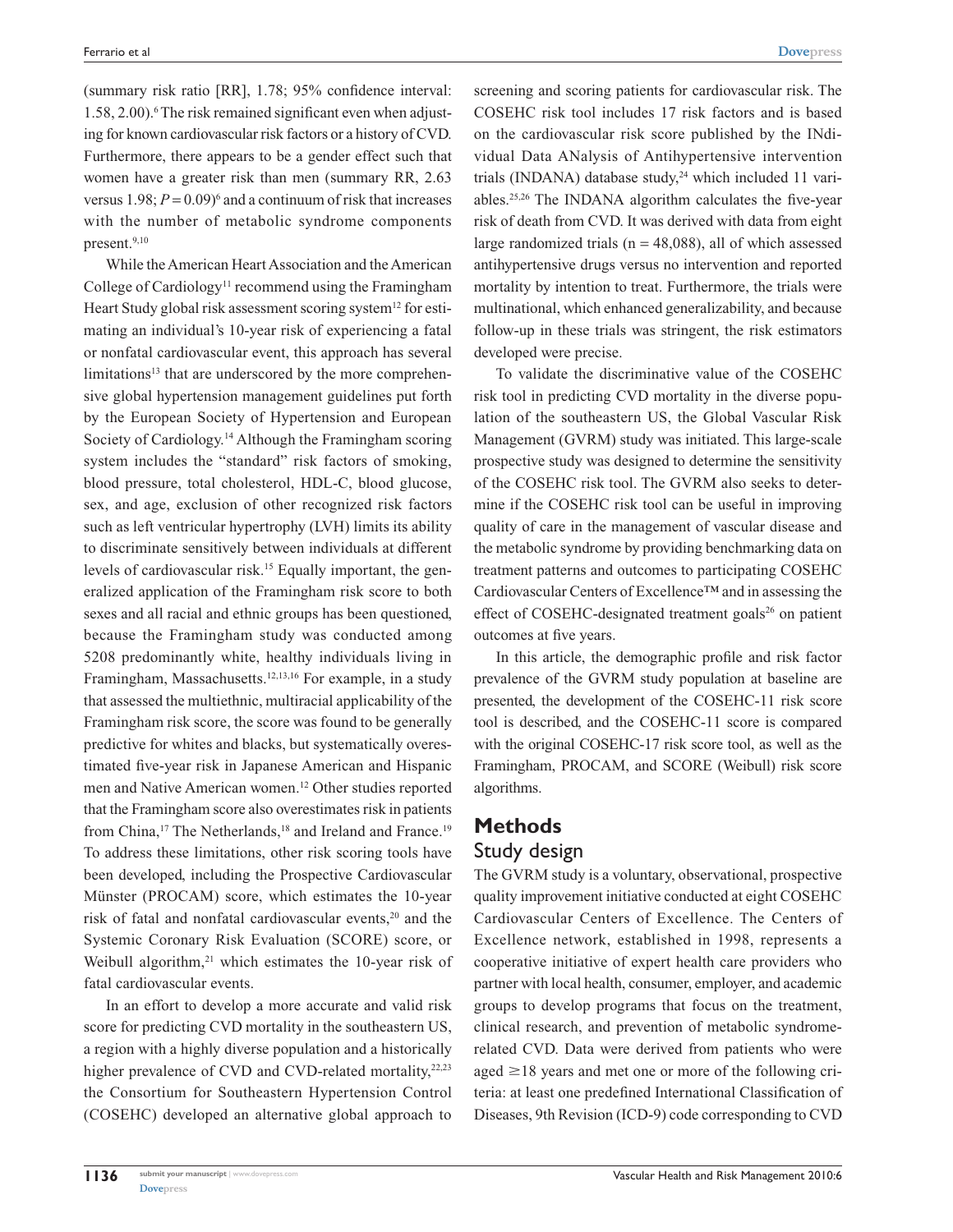or risk factors, treatment at a cardiac or vascular-related clinic or department of a participating Center of Excellence, or treatment at a noncardiac-related outpatient clinic associated with a cardiac-related Current Procedural Terminology code. Because this is an observational study, all patients from each participating center are treated per the standard of care for their respective conditions, and no predefined visits, medical or laboratory tests, procedures, or interventions are required.

The 11 variables used in calculating the modified COSE-HC-11 risk score are listed in Table 1. Additional variables of interest include those required to calculate the original COSEHC-17 risk score (Table 1). Of the 11 variables necessary to calculate the modified COSEHC score, age, sex, smoking status, and family history of coronary heart disease (CHD) are collected only once; all other data are updated on a quarterly basis from the individual centers and submitted to COSEHC.

#### Study duration and outcomes

A five-year prospective study is planned from a baseline data date of February 4, 2010. The main outcome measures are cardiovascular morbidity and mortality, including the development of CHD, congestive heart failure, stroke, transient ischemic attack, abdominal aortic aneurysm, myocardial infarction, death, renal failure, and diabetic retinopathy.

#### Data flow and management

The GVRM study was approved at a central level by the Copernicus Group Institutional Review Board (Research Triangle Park, NC). Individual patient electronic medical records from participating COSEHC Centers of Excellence sites are submitted to the COSEHC Coordinating Center at the Wake Forest University School of Medicine on a quarterly basis. The Coordinating Center includes a scientific advisory board to provide guidance on data interpretation and analytic review. The cutoff for inclusion of data in the baseline analysis was February 4, 2010. The Coordinating Center maintains a master electronic medical record for each patient, which includes all treatments, laboratory records, and clinical events. In order to comply with all local and federal privacy acts, including Health Insurance Portability and Accountability Act requirements, all patient-level data are deidentified prior to analysis. The deidentification process involves assigning each unique patient record a deidentified key that consists of a three-character center ID and a sequential number from 1 to *n* and the conversion of all calendar dates to days since date of birth. Deidentified data are sent for analysis to ICON Clinical Research (North Wales, PA) along with the patient's unique key, age, sex, and ethnic background (white, black, Hispanic, other). These data include converted visit dates expressed in terms of days

**Table 1** Variables included in the original COSEHC, modified COSEHC, Framingham, SCORE (Weibull), and PROCAM cardiovascular risk scores

| <b>Variable</b>                              | <b>Modified</b> | Original             | Framingham                | SCORE <sup>21</sup> | PROCAM <sup>20</sup> |
|----------------------------------------------|-----------------|----------------------|---------------------------|---------------------|----------------------|
|                                              | <b>COSEHC</b>   | COSEHC <sup>25</sup> | Heart Study <sup>12</sup> |                     |                      |
| Age, years                                   |                 |                      |                           |                     |                      |
| Sex                                          |                 |                      |                           |                     |                      |
| Total cholesterol, mmol/L                    |                 |                      |                           |                     |                      |
| HDL-C, mmol/L                                |                 |                      |                           |                     |                      |
| LDL-C, mmol/L                                |                 |                      |                           |                     |                      |
| Triglycerides, mmol/L                        |                 |                      |                           |                     |                      |
| Systolic blood pressure, mmHg                |                 |                      |                           |                     |                      |
| Smoking status (yes or no)                   |                 |                      |                           |                     |                      |
| Diabetes mellitus, <sup>a</sup> mmol/L       |                 |                      |                           |                     |                      |
| Diabetes mellitus (yes or no)                |                 |                      |                           |                     |                      |
| Family history of premature CHD <sup>b</sup> |                 |                      |                           |                     |                      |
| (yes or no)                                  |                 |                      |                           |                     |                      |
| ECG-confirmed LVH (yes or no)                |                 |                      |                           |                     |                      |
| Height, inches                               |                 |                      |                           |                     |                      |
| Serum creatinine, µmol/L                     |                 |                      |                           |                     |                      |
| Homocysteine, µmol/L                         |                 |                      |                           |                     |                      |
| Prior MI (yes or no)                         |                 |                      |                           |                     |                      |
| Prior stroke (yes or no)                     |                 |                      |                           |                     |                      |

Notes: Grey shading indicates the variable is included in the calculation of the risk score. <sup>a</sup>Diabetes diagnosis based on fasting blood glucose >6.66 mmol/L listed in electronic medical record;  $b$ For COSEHC score, required only for males aged  $<$  60 years.

**Abbreviations:** CHD, coronary heart disease; COSEHC, Consortium for Southeastern Hypertension Control; ECG, electrocardiogram; HDL-C, high-density lipoprotein cholesterol; LDL-C, low-density lipoprotein cholesterol; LVH, left ventricular hypertrophy; MI, myocardial infarction; PROCAM, Prospective Cardiovascular Münster; SCORE, Systemic Coronary Risk Evaluation.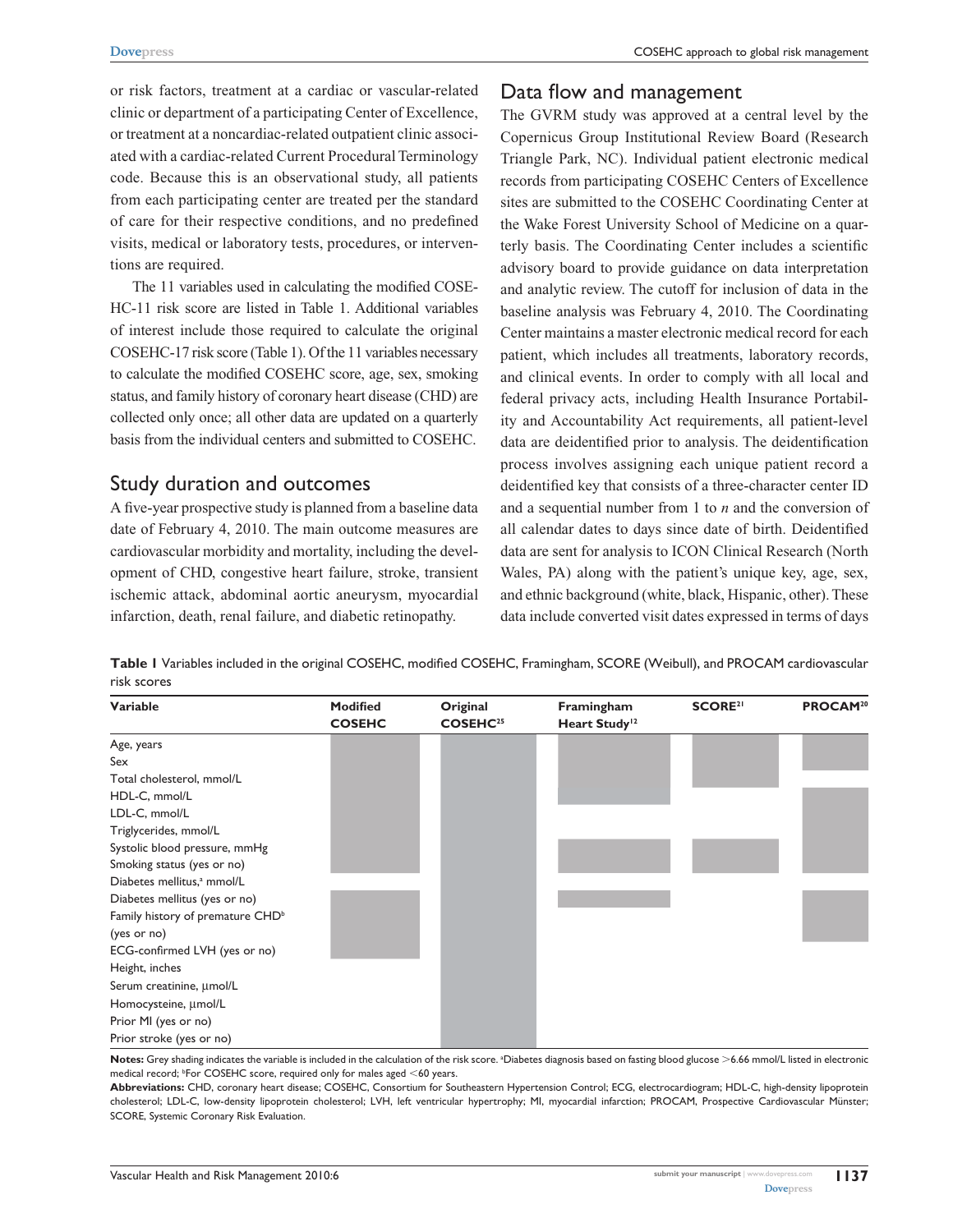since birth. The data will never be "reidentified," and ICON will never have access to actual calendar dates.

#### Statistical methods

The COSEHC-11 risk score is an additive score calculated using separate algorithms for men and women. The individual scoring elements are for age (five-year ranges), smoking status (with differential scores for each age range), systolic blood pressure ranges, laboratory test score ranges, and patient history variables. The final COSEHC-11 score is the sum of each of these individual scoring elements. The primary baseline analysis for this article involved the calculation of the COSEHC-11 risk score and included only those patients with all 11 required data elements. An exception for this requirement was made for women and men aged  $>59$ years with missing data for family history of myocardial infarction. This exception is made because the COSEHC risk score only uses premature family CHD for male patients aged  $<60$  years. For the current report, the following applies: if a patient had multiple visits during the six months prior to the end of the baseline period (February 4, 2010), data from the last visit were used; if laboratory values or blood pressure readings were missing from the last visit, data from the most recent prior visit were used, with a maximum carry-forward time of 12 months; and patient history variables (ie, smoking and diabetes status, family CHD history, and LVH) had unlimited carry-forward times.

The impact of using  $\leq$ 11 variables to estimate the modified COSEHC-11 risk score was gauged by including patients with incomplete data. Only patients with  $\geq 8$  of 11 variables were considered for this analysis. Three methods of data imputation were used to improve the accuracy of the modified COSEHC risk score. The first imputation method increased the amount of time that laboratory and blood pressure values were carried forward to replace missing values; thus, instead of the original cutoff time of 12 months, unlimited carry-forward was used. The second imputation augmented the results of the first imputation with pharmacy data. When patients were missing data for diabetes status, we checked for the presence of diabetes-specific medications (ie, insulin detemir, insulin glargine, human recombinant insulin, insulin lispro, metformin, pioglitazone, and rosiglitazone). Patients with at least one of these medications had their diabetes status changed from "missing" to "diabetic." Lastly, multiple imputations were implemented using SAS® PROC MI (SAS Institute, Inc., Cary, NC) with the Markov chain Monte Carlo (MCMC) method. The MCMC method can be used when some of the missing variables (eg, laboratory tests) have

arbitrarily missing patterns.27 MCMC simulation constructs a Markov chain that is long enough for the distribution of the elements to stabilize to a stationary distribution (the distribution of interest). Through repeated simulations of the steps of this chain, the method simulates draws from the distribution of interest.27 This allows for simulations from a wide range of distributions without being computationally burdensome.<sup>28</sup> For the COSEHC dataset, a set of mean and covariance priors were created using data from site  $4 (n = 1319)$ , which had complete data on all patients and good laboratory test compliance. These priors were used by the MCMC algorithm to improve its imputation.

To validate the modified COSEHC score, a regression analysis was used to estimate the full COSEHC-17 score using the modified COSEHC-11 score as a predictor. To perform this analysis, the original COSEHC-17 risk score was calculated for the subgroup of patients with complete data for all COSEHC-17 variables. The modified COSEHC-11 risk score was also calculated for this subgroup. The modified COSEHC-11 risk score was used as the only predictor for the full COSEHC-17 risk score using linear regression. This analysis was performed to demonstrate that the COSEHC-11 risk score could serve as a proxy for the full COSEHC-17 risk score. In addition, we used the results from this regression analysis to transform the modified COSEHC-11 risk score into an estimated CHD event probability and to characterize the distribution of CHD event risk within the study population.

To compare the modified COSEHC risk score and its resulting event probability with other risk indices, the subset of patients who had complete data for all 11 variables to calculate Framingham, PROCAM, and SCORE (Weibull) risk scores was used. These risk scores were calculated using both the nonimputed and multiple imputation datasets. It should be noted that the SCORE (Weibull) risk score predicts the 10-year risk of fatal CHD events, whereas the Framingham and PROCAM risk indices predict both fatal and nonfatal events over 10 years. Table 1 lists the required data elements for each risk score. All data are reported as mean  $\pm 1$  standard deviation (SD) of the mean.

#### **Results**

#### Baseline demographics

A total of 177,404 patients from eight participating COSEHC centers were found to be eligible for inclusion in the GVRM study and represent the baseline population. Of these patients, 70,567 had at least 8 out of 11 required COSEHC variables present in their electronic medical record, including 43,676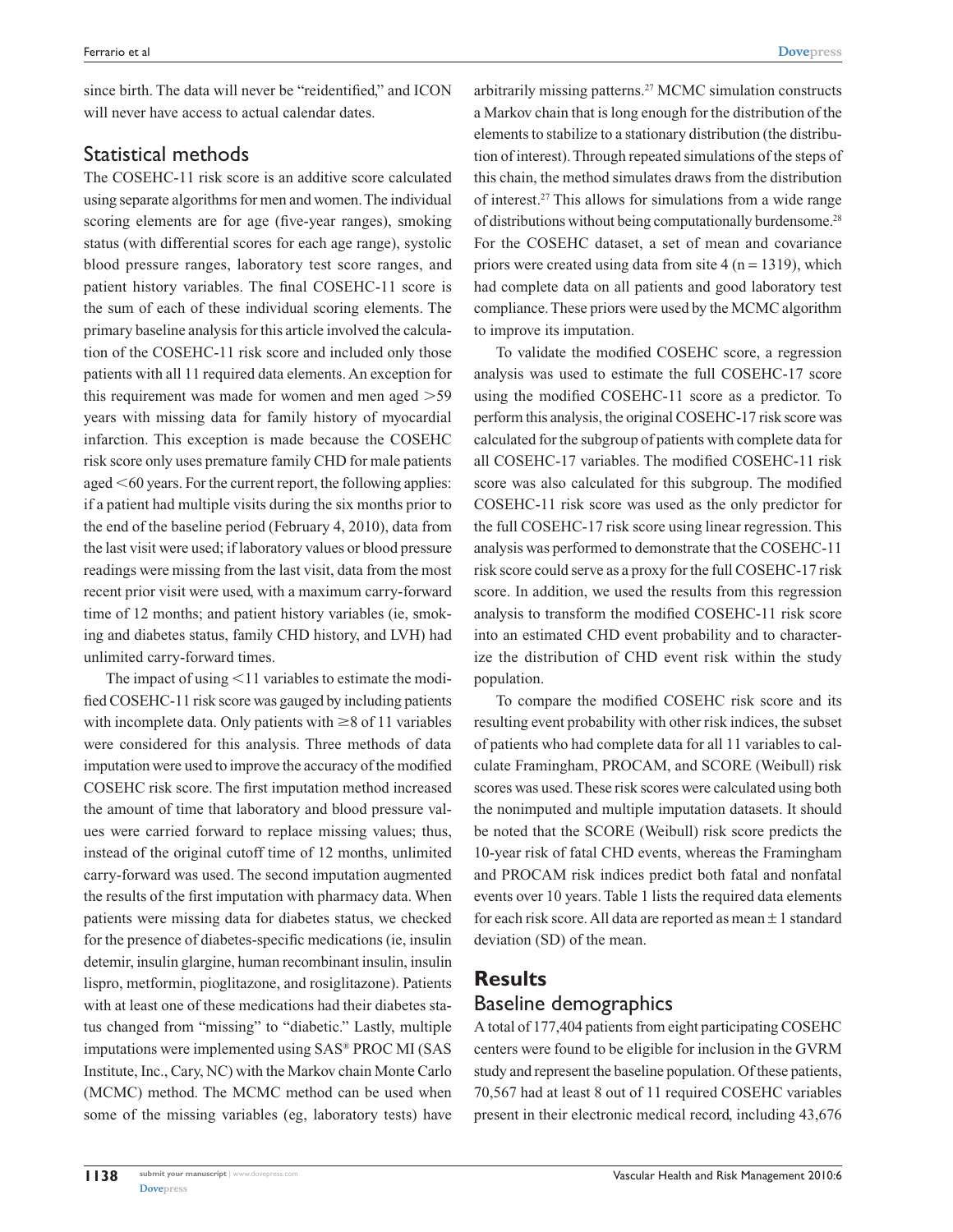who had complete data for all 11 variables. Table 2 presents the characteristics of the 70,567 patients with eight or more data elements complete. Of these 70,567 patients, the mean age was 60 years and 54% were women. Diabetes mellitus was present in 35% of the 65,391 patients for whom the status was available. The most commonly missing data elements among this group were for ethnicity, family CHD history, and clinical diagnosis of LVH. Of the 18,725 patients whose race or ethnicity was known, 70% were white, 20% were black, 1% were Hispanic, and 8% were classified as other.

## COSEHC-11 scores

COSEHC-11 scores were calculated for the 43,676 patients with complete baseline data for all 11 variables. As can be seen in Table 3, data completeness varied across the centers, with the proportion of patients for whom complete baseline data were available for all 11 variables ranging from 0.3% (center 7) to 63.4% (center 3). Among the 43,676 patients with complete data, the mean COSEHC-11 score was  $31.75 \pm 11.66$ . The range across the centers was 30.93

**Table 2** Baseline demographics of the 70,567 patients with  $\geq$ eight COSEHC-11 variables

| <b>Variables</b>                            | <b>Descriptive</b> | N <sup>a</sup> |
|---------------------------------------------|--------------------|----------------|
|                                             | statistic          |                |
| Age, years                                  | $60 \pm 14$        | 70,567         |
| Women, n (%)                                | 38,238 (54%)       | 70,567         |
| Race/ethnicity                              |                    |                |
| White, n (%)                                | 13,159 (70%)       | 18,725         |
| Black, $n$ $%$                              | 3755 (20%)         | 18,725         |
| Hispanic, n (%)                             | 105(1%)            | 18,725         |
| Other, $n$ $%$                              | 1560 (8%)          | 18,725         |
| Clinical history                            |                    |                |
| Current smoker, n (%)                       | 14,793 (27%)       | 55,002         |
| Diabetes mellitus, n (%)                    | 22,895 (35%)       | 65,391         |
| Premature CHD in family, n (%)              | 9920 (40%)         | 25,070         |
| Left ventricular hypertrophy, n (%)         | 6284 (12%)         | 52,334         |
| Clinical and laboratory values <sup>b</sup> |                    |                |
| Systolic blood pressure, mmHg               | $129 \pm 17$       | 70,036         |
| Diastolic blood pressure, mmHg              | $77 + 11$          | 70,032         |
| Total cholesterol, mmol/L <sup>c</sup>      | $4.8 \pm 1.1$      | 69,949         |
| HDL-C, mmol/L <sup>c</sup>                  | $1.2 \pm 0.3$      | 69,363         |
| LDL-C, mmol/L <sup>c</sup>                  | $2.8 \pm 0.9$      | 69,474         |
| Triglycerides, mmol/L <sup>d</sup>          | $1.7 \pm 1.0$      | 70,384         |

**Notes:** Age and clinical and laboratory values are presented as mean ± standard deviation. <sup>a</sup>The total number of patients available for each variable is  $\leq 70,567$ , reflecting missing data for the various elements. The exception is age and sex, which were required for all patients; <sup>b</sup>All values are from the last recorded assessment. If the last assessment occurred  $>$  12 months before the last visit, the results were not used; 'To convert total, HDL-C and LDL-C levels from mmol/L to mg/dL, multiply by 38.61; <sup>d</sup>To convert triglycerides from mmol/L to mg/dL, multiply by 88.50.

**Abbreviations:** CHD, coronary heart disease; COSEHC, Consortium of Southeastern Hypertension Control; HDL-C, high-density lipoprotein cholesterol; LDL-C, low-density lipoprotein cholesterol.

to 36.85. One interesting finding is the relative stability of the SD across sites and between the individual sites and the total cohort (Table 3).

Table 3 also displays the COSEHC-11 scores that result from the three methods of data imputation. The first method of imputation, with no limit on carry-forward time, resulted in the availability of 43,861 patients for analysis, an increase of 185 patients over no imputation. The relatively small number of additional patients is consistent with the availability of complete laboratory and blood pressure records for most patients (Table 2). The second method of imputation (pharmacy imputation of diabetes medications), which could only add patients with diabetes, added no additional patients. While there were 5176 patients with a missing diabetes history, patients with no diabetes records were typically missing other patient history variables in addition to their diabetes status. Thus, the imputation using pharmacy records did not produce any new complete records, although it did find 79 patients from this group with a positive history of diabetes-specific medications.

The MCMC method of imputation increased the sample size from 43,676 to 70,567. The average COSEHC-11 score in the imputed group decreased slightly from  $31.75 \pm 11.66$ to  $31.24 \pm 11.24$  (Table 3). Center 7, which had the fewest number of patients with available data for all 11 variables, showed the largest change in risk score upon imputation, decreasing from  $36.85 \pm 11.13$  to  $32.12 \pm 10.94$ . Of the five sites having  $\geq 1000$  patients with complete data for all 11 variables, multiple imputation changed the average  $\text{COSEHC-11 score by} \leq \text{one point}.$ 

# Comparison of COSEHC-11 and COSEHC-17 scores

Figure 1 shows the results of a linear regression model of the more comprehensive COSEHC-17 score using the COSEHC-11 score as the predictor. This regression was performed on the subset of 735 patients who had available data for all 17 COSEHC variables except homocysteine. (Homocysteine levels were available for only one patient in this cohort and were therefore excluded as a required variable.) The COSEHC-11 coefficient was a statistically significant predictor of the COSEHC-17 score  $(P < 0.0001; R<sup>2</sup> = 0.93)$ . This suggests that the COSEHC-11 risk score is highly correlated with the full COSEHC-17 risk score, and that a simple linear transformation of the COSEHC-11 score can yield a good approximation of the full COSEHC-17 risk score, and therefore, cardiovascular event probability.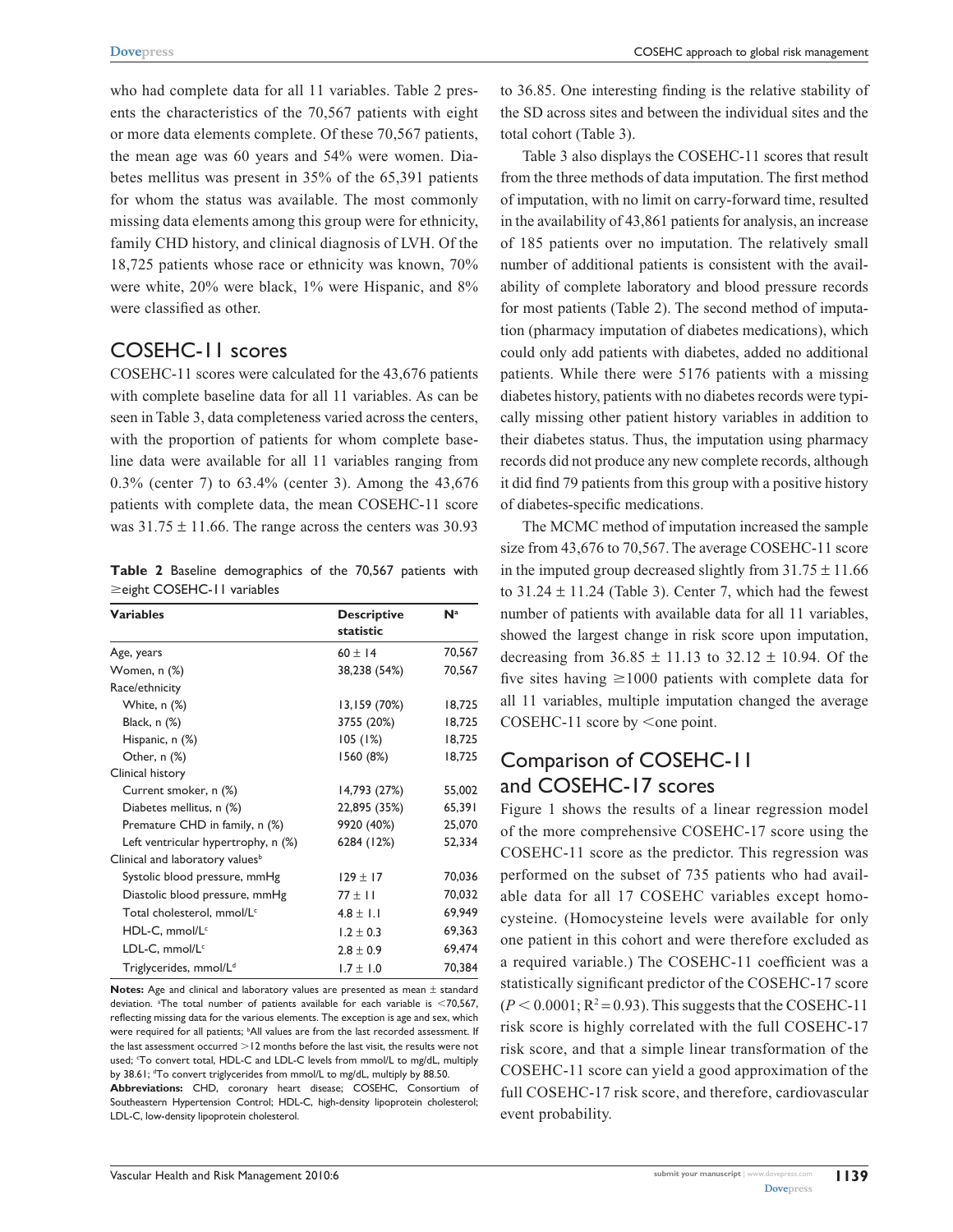|                                      | Site I | Site 2  | Site 3  | Site 4 | Site 5  | Site 6  | Site 7  | Site 8 | Total   |
|--------------------------------------|--------|---------|---------|--------|---------|---------|---------|--------|---------|
| Total population <sup>a</sup>        | 2822   | 62,222  | 31,946  | 1319   | 4865    | 34,867  | 4930    | 34,433 | 177,404 |
| No imputation                        |        |         |         |        |         |         |         |        |         |
| Total available                      | 1420   | 11,420  | 20,239  | 737    | 939     | 6047    | 13      | 2861   | 43,676  |
| for analysis                         |        |         |         |        |         |         |         |        |         |
| COSEHC score                         | 31.94  | 31.95   | 30.93   | 31.07  | 35.90   | 31.18   | 36.85   | 36.60  | 31.75   |
|                                      | (9.08) | (10.76) | (12.65) | (9.53) | (9.97)  | (11.08) | (11.13) | (9.46) | (11.66) |
| Unlimited carry-forward <sup>b</sup> |        |         |         |        |         |         |         |        |         |
| Total available                      | 1420   | 11,420  | 20,239  | 737    | 1124    | 6047    | 13      | 2861   | 43,861  |
| for analysis                         |        |         |         |        |         |         |         |        |         |
| COSEHC score                         | 31.94  | 31.95   | 30.93   | 31.07  | 36.13   | 31.18   | 36.85   | 36.60  | 31.77   |
|                                      | (9.08) | (10.76) | (12.65) | (9.53) | (9.70)  | (11.08) | (11.13) | (9.46) | (11.65) |
| Pharmacy imputation <sup>c</sup>     |        |         |         |        |         |         |         |        |         |
| Total available                      | 1420   | 11,420  | 20,239  | 737    | 1124    | 6047    | 13      | 2861   | 43,861  |
| for analysis                         |        |         |         |        |         |         |         |        |         |
| COSEHC score                         | 31.94  | 31.95   | 30.93   | 31.07  | 36.13   | 31.18   | 36.85   | 36.60  | 31.77   |
|                                      | (9.08) | (10.76) | (12.65) | (9.53) | (9.70)  | (11.08) | (11.13) | (9.46) | (11.65) |
| Multiple imputation <sup>d</sup>     |        |         |         |        |         |         |         |        |         |
| Total available                      | 1425   | 20,733  | 28,293  | 1127   | 2677    | 11,312  | 1963    | 3037   | 70,567  |
| for analysis                         |        |         |         |        |         |         |         |        |         |
| COSEHC score                         | 31.94  | 31.72   | 29.95   | 30.65  | 34.01   | 31.26   | 32.12   | 36.75  | 31.24   |
|                                      | (9.08) | (10.85) | (11.57) | (9.47) | (11.01) | (11.42) | (10.94) | (9.45) | (11.24) |

Notes: All scores are presented as mean (standard deviation). <sup>a</sup>For each site, total population includes all patients with ≥one visit in the eMR; <sup>b</sup>Accounts for laboratory and blood pressure values collected outside the original cutoff time of 12 months prior to inclusion; 'Accounts for a missing history of diabetes from the eMR but the presence of diabetes-specific medications (insulin detemir, insulin glargine, human recombinant insulin, insulin lispro, metformin, pioglitazone, and rosiglitazone) in the pharmacy record; d Accounts for missing laboratory data from random visits using the Markov chain Monte Carlo method.

**Abbreviations:** COSEHC, Consortium for Southeastern Hypertension Control; eMR, electronic medical record.



Figure I COSEHC-17 versus COSEHC-11 risk score scatter plot with regression line and 95% confidence limits. The solid blue line shows the ordinary least-squares regression line (intercept = 3.19; slope = 1.05;  $R^2 = 0.93$ ;  $P < 0.0001$ ). The thin green lines represent the 95% confidence bounds. The outliers above the 95% confidence limits included primarily patients with a history of stroke or myocardial infarction. These two variables, while heavily weighted in the COSEHC-17 score, were typically unreported in the electronic medical record system and were relatively uncommon even in the complete dataset. **Abbreviation:** COSEHC, Consortium for Southeastern Hypertension Control.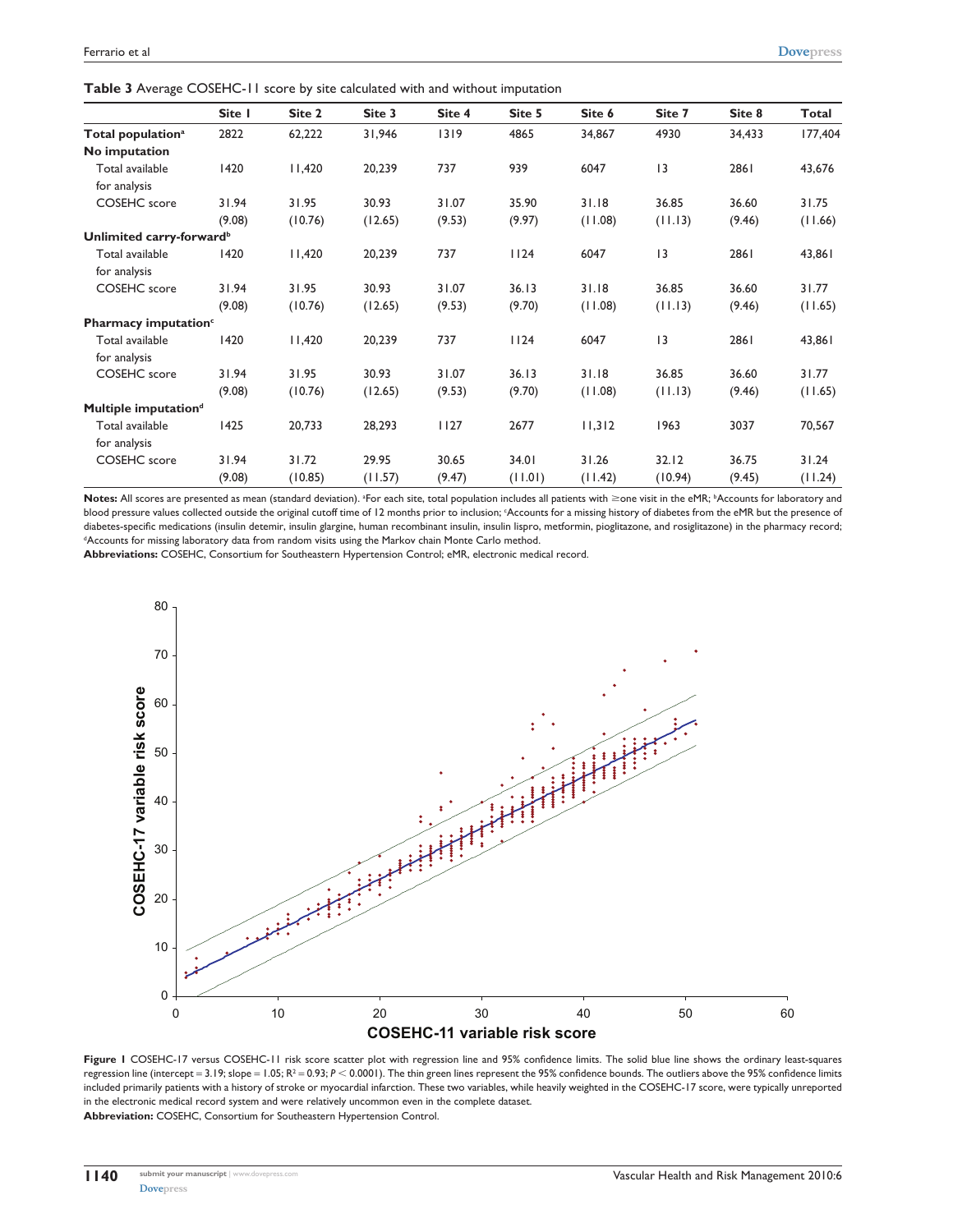# Translation of COSEHC scores into probability of cardiovascular death

The distribution of the COSEHC-11 score by decile for the 43,676-member cohort is shown in Table 4. The median (ie, 50th percentile) score is 34, with a range of 0 to 62. The distribution of the estimated COSEHC-17 scores, calculated using the regression coefficients found in the Figure, are also presented, as is the corresponding probability of cardiovascular death. Thus, for the median COSEHC-11 score of 34, which equates to an estimated COSEHC-17 score of 38.92, the cardiovascular death probability is 1.4%. A method for converting both the COSEHC-11 and COSEHC-17 risk scores to cardiovascular death probability is shown in Table 5. Because the data are presented in a tabular form rather than as a continuous function, several closely spaced COSEHC scores may be inferred to yield the same event probability.

### Comparison of COSEHC, Framingham, PROCAM, and SCORE (Weibull) risk scores

Table 6 shows a comparison of the COSEHC, Framingham, PROCAM, and high- and low-risk SCORE (Weibull) risk scores calculated for men and women using both the complete and imputed GVRM data cohorts. Because the other three risk indices have different data requirements, the nonimputed sample sizes were smaller for Framingham  $(n = 23,683)$ , PROCAM ( $n = 23,840$ ), and SCORE ( $n = 23,787$ ). For the imputed data cohort, the sample sizes also varied slightly across the Framingham, PROCAM, and COSEHC indices

| <b>Table 4</b> Translation of COSEHC-11 score to COSEHC-17 score |  |
|------------------------------------------------------------------|--|
|------------------------------------------------------------------|--|

| <b>Percentile</b> | <b>COSEHC-II</b>   | <b>COSEHC-17</b> | Event                    |
|-------------------|--------------------|------------------|--------------------------|
|                   | score <sup>a</sup> | scoreb           | probability <sup>c</sup> |
| 0                 | 0                  | 3.19             | 0.04%                    |
| $\overline{10}$   | 4                  | 17.91            | 0.19%                    |
| 20                | 21                 | 25.26            | 0.51%                    |
| 30                | 27                 | 31.57            | 0.84%                    |
| 40                | 31                 | 35.77            | 1.40%                    |
| 50                | 34                 | 38.92            | 1.40%                    |
| 60                | 36                 | 41.03            | 2.30%                    |
| 70                | 40                 | 45.23            | 3.70%                    |
| 80                | 42                 | 47.33            | 3.70%                    |
| 90                | 44                 | 49.43            | 3.70%                    |
| 100               | 62                 | 68.35            | 24.50%                   |

**Notes:** Given there are 43,676 patients with all data necessary to calculate the COSEHC-11 risk score, there are approximately 4367 patients per decile (eg, 4367 patients between percentiles 0 and 10). <sup>a</sup>Calculated for the 43,676 patients with complete COSEHC-11 data; <sup>b</sup>Calculated using the results of the logistic regression model (COSEHC-17 = 3.19480 + 1.05084 \* COSEHC-11); 'Five-year risk of fatal coronary heart disease events.

**Abbreviation:** COSEHC, Consortium for Southeastern Hypertension Control.

(Table 6). For all five risk scores, except PROCAM, the average man in the cohort had a higher risk than the average woman. The average Framingham scores reported for the full cohort correspond to a 10-year risk of fatal or nonfatal CHD events of 12.55% for men and 5.90% for women; in the imputed cohort, the risks are 11.93% and 5.47%, respectively. Using the PROCAM score, the probability of fatal or nonfatal CHD events in men was nearly two-fold higher than the probability calculated using the Framingham score, while the predicted risk in women was almost four-fold higher. The SCORE (Weibull) risk score has both a high- and low-risk algorithm, and both scores were calculated for all patients because the exponential functions used in this calculation imply that small changes in certain combinations of variables could create disproportionate changes in the final score. Upon multiple imputation and for both men and women, the 10-year risk of fatal CHD calculated using the SCORE low-risk algorithm is similar to the COSEHC-11 score, which predicts the five-year risk of fatal CHD. When the SCORE high-risk algorithm is used, the risk in men and women is roughly twice that calculated using the COSEHC-11 score (1.9-fold and 1.7-fold, respectively).

Table 7 shows the correlations between each of the five risk scores. The strongest correlations were between the COSEHC-11 and COSEHC-17 scores  $(R^2 = 0.93)$ and between the SCORE low- and high-risk algorithms  $(R<sup>2</sup> = 0.99)$ . This is as expected because COSEHC-11 and COSEHC-17 and the SCORE algorithms assess the risk of the same endpoints (five-year fatal cardiac events for COSEHC and 10-year fatal cardiac events for SCORE). The correlation between scores that predict the risk of different endpoints was not as high. For example, the correlation between the COSEHC-11 risk score and the Framingham risk score, which assesses the 10-year risk of fatal and nonfatal cardiac events, was only 0.36. Although the Framingham and PROCAM scores both predict the 10-year risk of fatal and nonfatal cardiac events, their correlation was only 0.36. This poor correlation may be due to the fact that the variables included in the risk algorithms are different.

# **Discussion**

In this analysis of 177,404 patients enrolled in the COSEHC GVRM study, 43,676 patients had complete data for all 11 risk factors that comprise the COSEHC-11 cardiovascular risk score, and an additional 26,891 had at least eight of the 11 required variables. The mean COSEHC-11 risk score for the 43,676 patients who had available data for all 11 variables was 31.75. The inclusion of multiple imputations to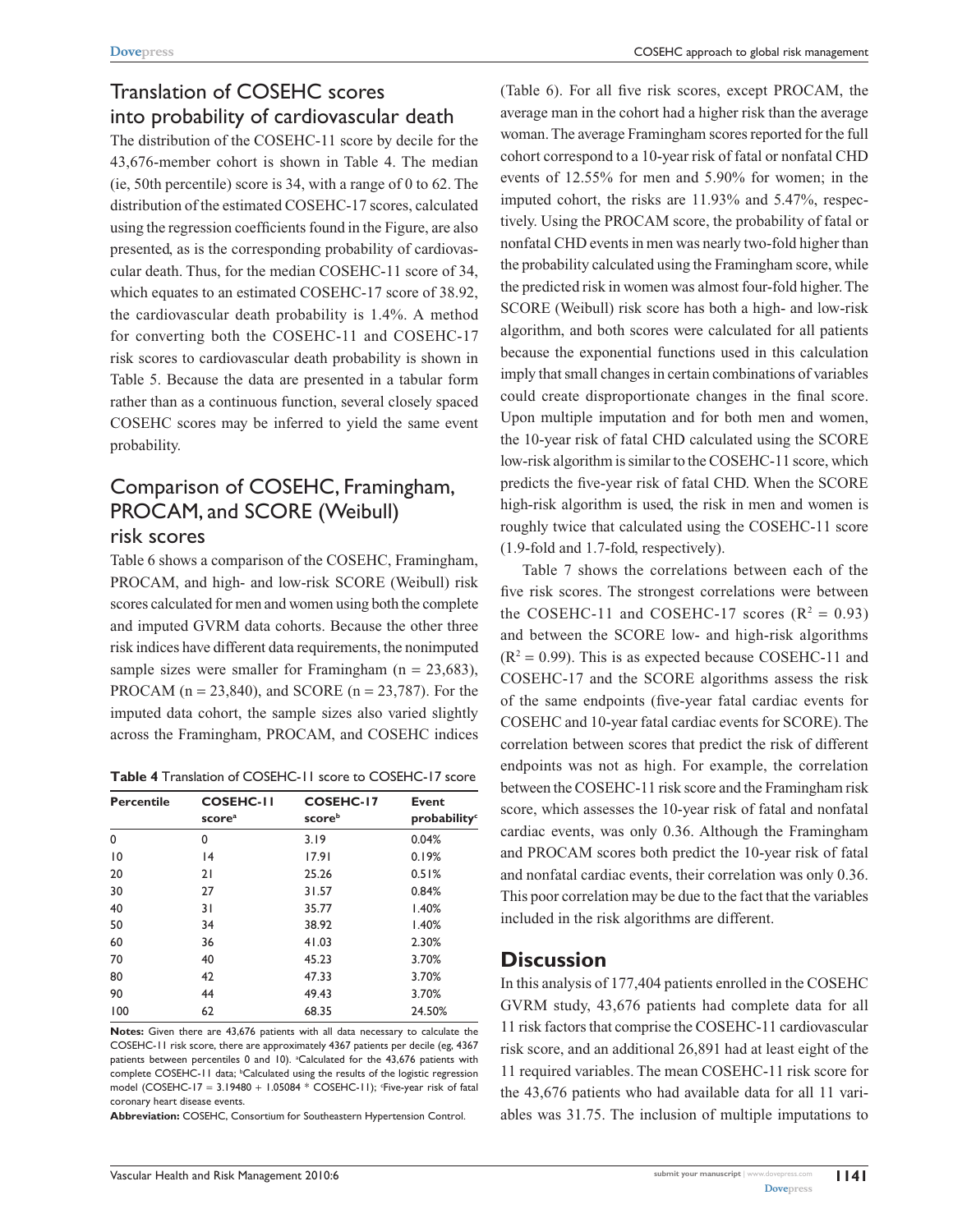| Table 5 Event probabilities associated with ranges of COSEHC-11 and COSEHC-17 scores |  |
|--------------------------------------------------------------------------------------|--|
|--------------------------------------------------------------------------------------|--|

| <b>COSEHC-17</b> |        | <b>COSEHC-17</b> | Event                    | Range | <b>COSEHC-II</b> |        | <b>COSEHC-II</b> | Event                    | Range |
|------------------|--------|------------------|--------------------------|-------|------------------|--------|------------------|--------------------------|-------|
| lower bound      |        | upper bound      | probability <sup>a</sup> |       | lower bound      |        | upper bound      | probability <sup>a</sup> |       |
| 0.00             | to     | 4.99             | 0.04%                    | 4.99  | $-3.04$          | to     | 1.71             | 0.04%                    | 4.75  |
| 5.00             | to     | 9.99             | 0.07%                    | 4.99  | 1.72             | to     | 6.47             | 0.07%                    | 4.75  |
| 10.00            | to     | 14.99            | 0.11%                    | 4.99  | 6.48             | to     | 11.22            | 0.11%                    | 4.75  |
| 15.00            | to     | 19.99            | 0.19%                    | 4.99  | 11.23            | to     | 15.98            | 0.19%                    | 4.75  |
| 20.00            | to     | 24.99            | 0.31%                    | 4.99  | 15.99            | to     | 20.74            | 0.31%                    | 4.75  |
| 25.00            | to     | 29.99            | 0.51%                    | 4.99  | 20.75            | to     | 25.50            | 0.51%                    | 4.75  |
| 30.00            | to     | 34.99            | 0.84%                    | 4.99  | 25.51            | to     | 30.26            | 0.84%                    | 4.75  |
| 35.00            | to     | 39.99            | 1.40%                    | 4.99  | 30.27            | to     | 35.01            | 1.40%                    | 4.75  |
| 40.00            | to     | 44.99            | 2.30%                    | 4.99  | 35.02            | to     | 39.77            | 2.30%                    | 4.75  |
| 45.00            | to     | 49.99            | 3.70%                    | 4.99  | 39.78            | to     | 44.53            | 3.70%                    | 4.75  |
| 50.00            | to     | 54.99            | 6.10%                    | 4.99  | 44.54            | to     | 49.29            | 6.10%                    | 4.75  |
| 55.00            | to     | 59.99            | 9.80%                    | 4.99  | 49.30            | to     | 54.05            | 9.80%                    | 4.75  |
| 60.00            | to     | 64.99            | 15.60%                   | 4.99  | 54.06            | to     | 58.81            | 15.60%                   | 4.75  |
| 65.00            | to     | 69.99            | 24.50%                   | 4.99  | 58.82            | to     | 63.56            | 24.50%                   | 4.75  |
| 70.00            | and up |                  | 37.90%                   |       | 63.57            | and up |                  | 37.90%                   |       |

**Note:**<sup>a</sup>Probability of fatal cardiovascular event over five years.

**Abbreviation:** COSEHC, Consortium for Southeastern Hypertension Control.

account for missing data points had a minimal impact on the mean COSEHC-11 risk score for the 70,567 patients who had at least eight of the 11 variables. In addition, linear regression analysis showed that the COSEHC-11 score was a significant predictor of the original, more comprehensive COSEHC-17 score. The high degree of correlation between the COSEHC-11 and 17 scores suggests that the simpler COSEHC-11 score is just as effective at predicting cardiovascular risk as the COSEHC-17 score, and can therefore be used to predict cardiovascular morbidity and mortality in patients whose electronic medical record may be lacking data for all 17 variables. Calculation of the Framingham, PROCAM, and high- and low-risk SCORE (Weibull) risk scores revealed that, for all but the PROCAM score, men have a higher predicted risk than women.

Aside from assessing achievement of COSEHCrecommended treatment goals and providing participating centers with benchmarking reports, one of the objectives of the GVRM study is to analyze the correlation between the COSEHC, Framingham,<sup>12</sup> PROCAM,<sup>20</sup> and SCORE  $(Weibull)<sup>21</sup> coronary risk scores and the time to the first fatal$ (COSEHC, Framingham, PROCAM, and SCORE) or nonfatal (Framingham and PROCAM) coronary event over the five-year study duration to determine which score is most predictive for patients in the southeastern US. Although no single risk score is likely to be perfectly correlated with outcomes in all populations due to inherent variability, it is desirable to determine which score is most predictive for the majority of situations in a given population. Data suggest that the Framingham coronary risk score tends to overestimate risk,

|  |  |  | Table 6 Cardiovascular event probability calculated using the COSEHC-11, Framingham, PROCAM, and SCORE (Weibull) risk scores |  |  |  |
|--|--|--|------------------------------------------------------------------------------------------------------------------------------|--|--|--|
|--|--|--|------------------------------------------------------------------------------------------------------------------------------|--|--|--|

|                                  | Framingham <sup>a</sup> | <b>PROCAM</b> <sup>a</sup> | <b>SCORE</b> <sup>b</sup> low-risk | SCORE <sup>b</sup> high-risk | <b>COSEHC-II<sup>c</sup></b> |
|----------------------------------|-------------------------|----------------------------|------------------------------------|------------------------------|------------------------------|
| No imputation                    |                         |                            |                                    |                              |                              |
| Men, n                           | 11.006                  | 11.163                     | 11,136                             | 11,136                       | 16,951                       |
| Probability                      | 12.55(7.74)             | 20.07 (20.68)              | 2.48(2.62)                         | 4.96 (4.96)                  | 3.15(2.05)                   |
| Women, n                         | 12.677                  | 12,677                     | 12.651                             | 12.651                       | 26,725                       |
| Probability                      | 5.90(5.84)              | 20.19 (22.22)              | 1.63(2.31)                         | 2.76(3.76)                   | 1.62(1.81)                   |
| Multiple imputation <sup>d</sup> |                         |                            |                                    |                              |                              |
| Men, n                           | 31,825                  | 32.329                     | 32,082                             | 32,082                       | 32,329                       |
| Probability                      | 11.93(7.79)             | 19.75(21.52)               | 2.54(2.86)                         | 5.07(5.38)                   | 2.68(2.06)                   |
| Women, n                         | 38,238                  | 38,238                     | 38,013                             | 38,013                       | 38,238                       |
| Probability                      | 5.47(5.69)              | 19.68 (22.64)              | 1.62(2.42)                         | 2.75(3.93)                   | 1.65(1.81)                   |

Notes: All scores are presented as mean (standard deviation). <sup>a</sup>Predicts 10-year risk of fatal or nonfatal CHD events; <sup>b</sup>Predicts 10-year risk of fatal CHD events; <sup>c</sup>Predicts five-year risk of fatal CHD events; <sup>a</sup>Accounts for missing laboratory data from random visits using the Markov chain Monte Carlo method. **Abbreviations:** CHD, coronary heart disease; COSEHC, Consortium for Southeastern Hypertension Control; PROCAM, Prospective Cardiovascular Münster;

SCORE, Systemic Coronary Risk Evaluation.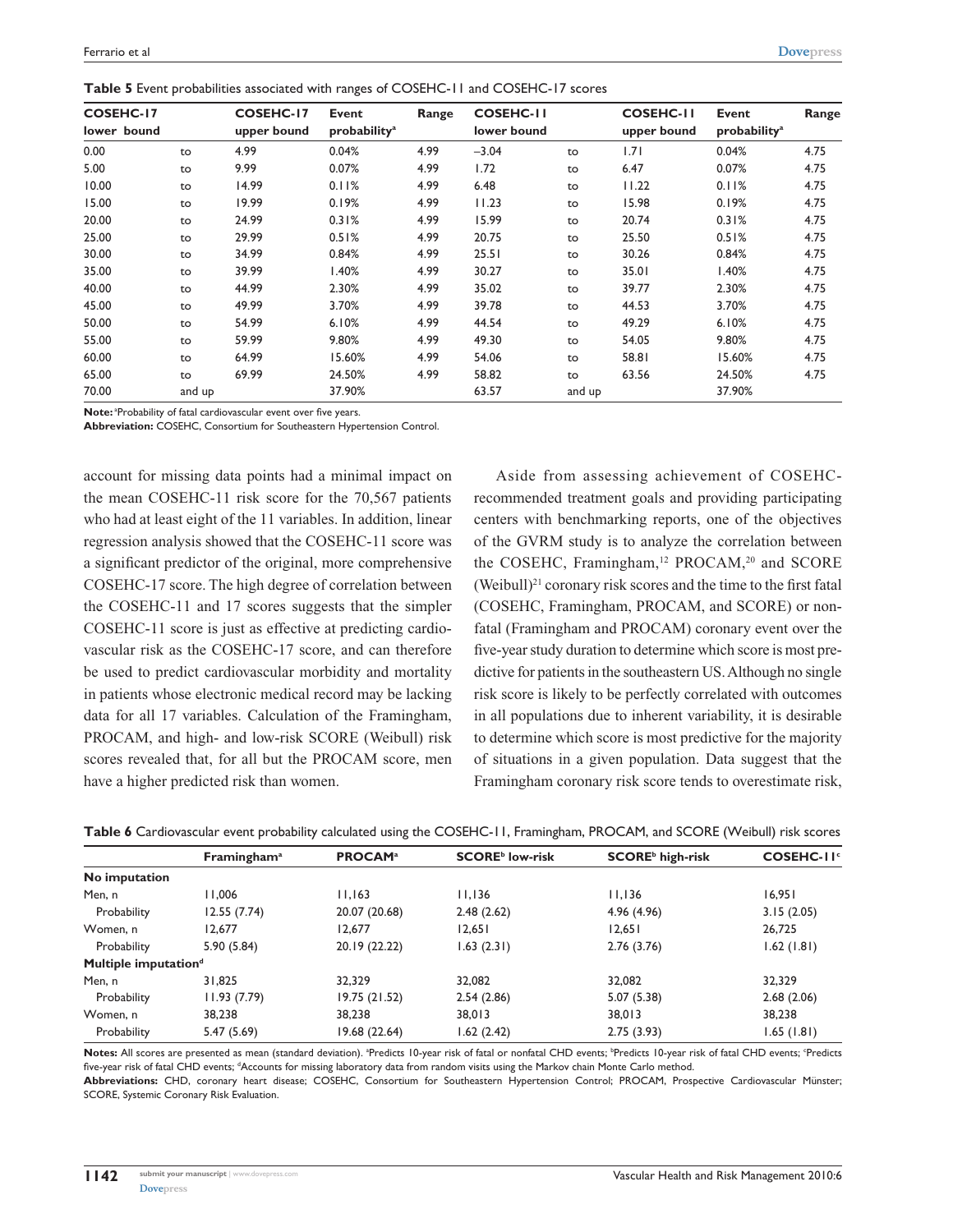|                              | <b>COSEHC-II<sup>a</sup></b> | COSEHC-17 <sup>a</sup> | Framingham <sup>b</sup> | <b>PROCAM</b> b | <b>SCORE (Weibull)<sup>c</sup></b><br>low-risk | <b>SCORE (Weibull)</b><br>high-risk |
|------------------------------|------------------------------|------------------------|-------------------------|-----------------|------------------------------------------------|-------------------------------------|
| COSEHC-II <sup>a</sup>       | 1.00                         |                        |                         |                 |                                                |                                     |
| COSEHC-17 <sup>a</sup>       | 0.93                         | 1.00                   |                         |                 |                                                |                                     |
| Framingham <sup>b</sup>      | 0.36                         | 0.35                   | 1.00                    |                 |                                                |                                     |
| <b>PROCAM</b> <sup>b</sup>   | 0.37                         | 0.39                   | 0.36                    | 00.1            |                                                |                                     |
| SCORE (Weibull) <sup>c</sup> | 0.52                         | 0.49                   | 0.15                    | 0.27            | 1.00                                           |                                     |
| low-risk                     |                              |                        |                         |                 |                                                |                                     |
| SCORE (Weibull) <sup>c</sup> | 0.52                         | 0.48                   | 0.11                    | 0.24            | 0.99                                           | 00. ا                               |
| high-risk                    |                              |                        |                         |                 |                                                |                                     |

**Table 7** Correlation between the COSEHC-11, COSEHC-17, Framingham, PROCAM, and SCORE (low- and high-risk algorithms) risk scores

Notes: Correlation was calculated using multiple regression analysis. <sup>a</sup>Predicts the five-year risk of fatal CHD events; <sup>b</sup>Predicts the 10-year risk of fatal and nonfatal CHD events; <sup>c</sup>Predicts the 10-year risk of fatal CHD events.

**Abbreviations:** CHD, coronary heart disease; COSEHC, Consortium for Southeastern Hypertension Control; PROCAM, Prospective Cardiovascular Münster; SCORE, Systemic Coronary Risk Evaluation.

particularly in nonwhite populations due to the derivation of the score from a primarily white cohort.12,13,16–19,29–31 Although the PROCAM and SCORE (Weibull) coronary risk scores were partly developed to address the limitations of the Framingham cardiovascular risk score, external validation data suggest that the PROCAM and SCORE (Weibull) risk scores also tend to overestimate coronary risk.<sup>18,19,31-33</sup>

In the current era of rising health care costs and the increased pressure to provide adequate health care coverage for all persons, it is important to identify a patient's true risk of coronary events correctly. For example, if a risk score systematically overestimates cardiovascular risk, then health care resources will be unnecessarily used and patients may be exposed to potentially unnecessary treatments.29 Conversely, if a risk score systematically underestimates cardiovascular risk, patients will be less likely to receive appropriate treatment, and resource utilization may increase due to the occurrence of more acute events. Thus, identification of a region-specific, accurate coronary risk score is desirable.

A unique aspect of the COSEHC GVRM study is the use of electronic medical records and the ease of data collection and validation. Using data from the patient's actual medical record and not that recorded on a study-specific report form is more representative of the care patients receive in the "real world." Another strength of the COSEHC GVRM study is that it includes only patients enrolled at COSEHC Centers of Excellence. Thus, it provides a unique tool for directly assessing the population living in the southeastern US, which has a different racial and ethnic composition compared with other areas of the US.

The COSEHC GVRM study does have several limitations. Although not proven, physicians at COSEHC Centers of Excellence may provide better care for their patients, and thus, the risk observed in the GVRM study cohort may underestimate the risk observed in the general population. This possibility is reflected in the high frequency of patients with controlled blood pressure (mean systolic blood pressure of  $129 \pm 17$  mmHg) and lipid levels (mean plasma total cholesterol  $4.8 \pm 1.1$  mmol/L  $[184 \pm 42$  mg/dL], HDL-C  $1.2 \pm 0.3$  mmol/L [47  $\pm$  13 mg/dL], and triglyceride levels  $1.7 \pm 1.0$  mmol/L [151  $\pm$  87 mg/dL]) at study baseline. The ability to obtain certain patient demographics and clinical history variables from electronic medical records, including ethnicity, premature family CHD, history of LVH, smoking, and diabetes, can be difficult and is dependent on the electronic medical record system design, the effort of clinicians to report patient history, and, in some cases, the ability and willingness of patients to self-report history and demographic data. For example, family CHD history and LVH history are difficult to observe because they are not represented by an ICD-9 code and may only appear in a free-text comment area. Furthermore, the lack of a standardized definition of history of premature family CHD among providers, and it not being considered clinically important for older patients, suggests it may go unreported. In addition, while performance of echocardiography is typically reported in an electronic medical record, the objective test results defining LVH are not always included. Finally, as is true for any nonrandomized registry study, the influence of recruitment bias cannot be known.

In conclusion, these baseline data from the COSEHC GVRM study show there is excellent correlation between the original COSEHC-17 and the modified COSEHC-11 cardiovascular risk scores ( $P < 0.0001$ ; R<sup>2</sup> = 0.93). Follow-up data collected over the next five years will demonstrate the predictive ability of the COSEHC cardiovascular risk score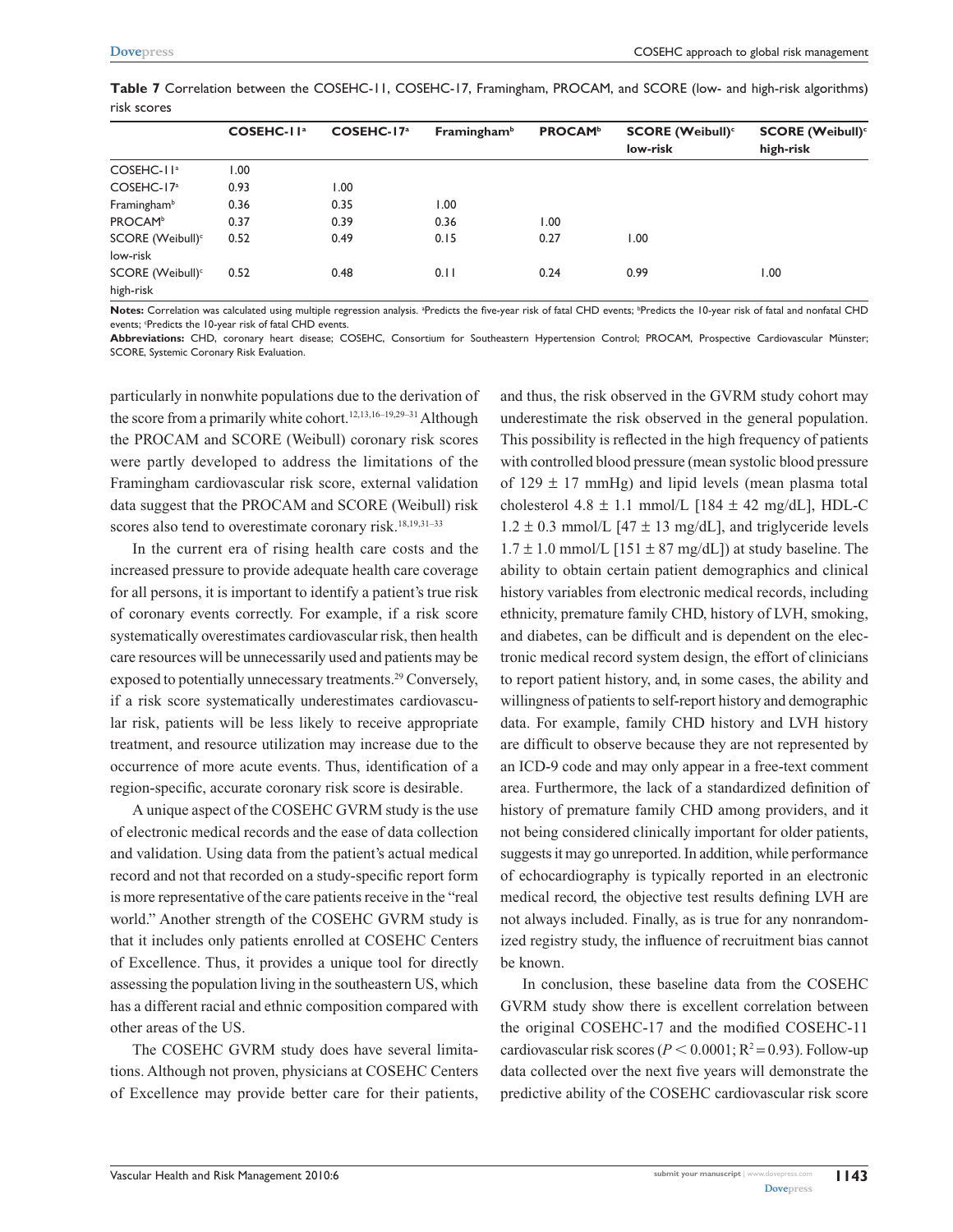relative to the more widely used Framingham, PROCAM, and SCORE (Weibull) risk scores among patients in the southeastern US.

# **Acknowledgments**

Partial support for this study was provided by grant 2PO1 HL-051952 from the National Heart, Lung and Blood Institute of the National Institutes of Health and Daiichi Sankyo, Inc. We thank Melanie Leiby, PhD, of *in* Science Communications, a Wolters Kluwer business, for her editorial assistance in the preparation of this manuscript. We also thank Jeff Atwell of COSEHC for technical assistance and the following COSEHC Centers of Excellence investigators for participating in the DVRM: Bryan N Batson, Hattiesburg Clinic, Hattiesburg, MS; Michael Canfield, Palmetto Primary Care Physicians, North Charleston, SC; Alexander Cohen, Pee Dee Healthcare, Darlington, SC; Gary Goforth, Self Regional Healthcare, Greenwood, SC; Mark Houston, Hypertension Institute, St Thomas Hospital, Nashville, TN; and Steve Ross, Internal Medicine Specialists, Florence, SC.

# **Disclosure**

The authors report no conflicts of interest in this work.

#### **References**

- 1. Daskalopoulou SS, Athyros VG, Kolovou GD, Anagnostopoulou KK, Mikhailidis DP. Definitions of metabolic syndrome: Where are we now? *Curr Vasc Pharmacol*. 2006;4(3):185–197.
- 2. National Cholesterol Education Program Adult Treatment Panel III. Third Report of the National Cholesterol Education Program (NCEP) Expert Panel on Detection, Evaluation, and Treatment of High Blood Cholesterol in Adults (Adult Treatment Panel III) final report. *Circulation*. 2002;106(25):3143–3421.
- 3. Andreassi MG. Metabolic syndrome, diabetes and atherosclerosis: Influence of gene-environment interaction. *Mutat Res*. 2009;667(1–2): 35–43.
- 4. Kraja AT, Province MA, Arnett D, et al. Do inflammation and procoagulation biomarkers contribute to the metabolic syndrome cluster? *Nutr Metab (Lond)*. 2007;4:28.
- 5. Potenza MV, Mechanick JI. The metabolic syndrome: Definition, global impact, and pathophysiology. *Nutr Clin Pract*. 2009;24(5):560–577.
- 6. Gami AS, Witt BJ, Howard DE, et al. Metabolic syndrome and risk of incident cardiovascular events and death: A systematic review and meta-analysis of longitudinal studies. *J Am Coll Cardiol*. 2007;49(4): 403–414.
- 7. de Simone G, Devereux RB, Chinali M, et al. Prognostic impact of metabolic syndrome by different definitions in a population with high prevalence of obesity and diabetes: The Strong Heart Study. *Diabetes Care*. 2007;30(7):1851–1856.
- 8. Dekker JM, Girman C, Rhodes T, et al. Metabolic syndrome and 10-year cardiovascular disease risk in the Hoorn Study. *Circulation*. 2005;112(5):666–673.
- 9. Ho JS, Cannaday JJ, Barlow CE, Mitchell TL, Cooper KH, FitzGerald SJ. Relation of the number of metabolic syndrome risk factors with all-cause and cardiovascular mortality. *Am J Cardiol*. 2008;102(6):689–692.
- 10. Girman CJ, Dekker JM, Rhodes T, et al. An exploratory analysis of criteria for the metabolic syndrome and its prediction of longterm cardiovascular outcomes: The Hoorn study. *Am J Epidemiol*. 2005;162(5):438–447.
- 11. Redberg RF, Benjamin EJ, Bittner V, et al. ACCF/AHA 2009 performance measures for primary prevention of cardiovascular disease in adults: A report of the American College of Cardiology Foundation/ American Heart Association task force on performance measures (writing committee to develop performance measures for primary prevention of cardiovascular disease): developed in collaboration with the American Academy of Family Physicians; American Association of Cardiovascular and Pulmonary Rehabilitation; and Preventive Cardiovascular Nurses Association: endorsed by the American College of Preventive Medicine, American College of Sports Medicine, and Society for Women's Health Research. *Circulation*. 2009;120(13):1296–1336.
- 12. D'Agostino RB Sr, Grundy S, Sullivan LM, Wilson P. Validation of the Framingham coronary heart disease prediction scores: Results of a multiple ethnic groups investigation. *JAMA*. 2001;286(2):180–187.
- 13. Hemann BA, Bimson WF, Taylor AJ. The Framingham Risk Score: An appraisal of its benefits and limitations. *Am Heart Hosp J*. 2007;5(2):91–96.
- 14. Mancia G, de Backer G, Dominiczak A, et al. 2007 Guidelines for the management of arterial hypertension: The Task Force for the Management of Arterial Hypertension of the European Society of Hypertension (ESH) and of the European Society of Cardiology (ESC). *Eur Heart J*. 2007;28(12):1462–1536.
- 15. Sehestedt T, Jeppesen J, Hansen TW, et al. Risk prediction is improved by adding markers of subclinical organ damage to SCORE. *Eur Heart J*. 2010;31(7):883–891.
- 16. Schlendorf KH, Nasir K, Blumenthal RS. Limitations of the Framingham risk score are now much clearer. *Prev Med*. 2009;48(2):115–116.
- 17. Liu J, Hong Y, D'Agostino RB Sr, et al. Predictive value for the Chinese population of the Framingham CHD risk assessment tool compared with the Chinese Multi-Provincial Cohort Study. *JAMA*. 2004;291(21):2591–2599.
- 18. van der Heijden AA, Ortegon MM, Niessen LW, Nijpels G, Dekker JM. Prediction of coronary heart disease risk in a general, pre-diabetic, and diabetic population during 10 years of follow-up: Accuracy of the Framingham, SCORE, and UKPDS risk functions: The Hoorn Study. *Diabetes Care*. 2009;32(11):2094–2098.
- 19. Empana JP, Ducimetière P, Arveiler D, et al. Are the Framingham and PROCAM coronary heart disease risk functions applicable to different European populations? The PRIME Study. *Eur Heart J*. 2003;24(21):1903–11911.
- 20. Assmann G, Cullen P, Schulte H. Simple scoring scheme for calculating the risk of acute coronary events based on the 10-year follow-up of the Prospective Cardiovascular Munster (PROCAM) study. *Circulation*. 2002;105(3):310–315.
- 21. Conroy RM, Pyörälä K, Fitzgerald AP, et al. Estimation of ten-year risk of fatal cardiovascular disease in Europe: The SCORE project. *Eur Heart J*. 2003;24(11):987–1003.
- 22. Hall WD, Ferrario CM, Moore MA, et al. Hypertension-related morbidity and mortality in the southeastern United States. *Am J Med Sci*. 1997;313(4):195–209.
- 23. Lloyd-Jones D, Adams RJ, Brown TM, et al. Heart disease and stroke statistics – 2010 Update. A report from the American Heart Association. *Circulation*. 2010;121(7):e46–e215.
- 24. Pocock SJ, McCormack V, Gueyffier F, Boutitie F, Fagard RH, Boissel JP. A score for predicting risk of death from cardiovascular disease in adults with raised blood pressure, based on individual patient data from randomised controlled trials. *BMJ*. 2001;323(7304):75–81.
- 25. Houston MC, Basile J, Bestermann WH, et al. Addressing the global cardiovascular risk of hypertension, dyslipidemia, and insulin resistance in the southeastern United States. *Am J Med Sci*. 2005;329(6): 276–291.